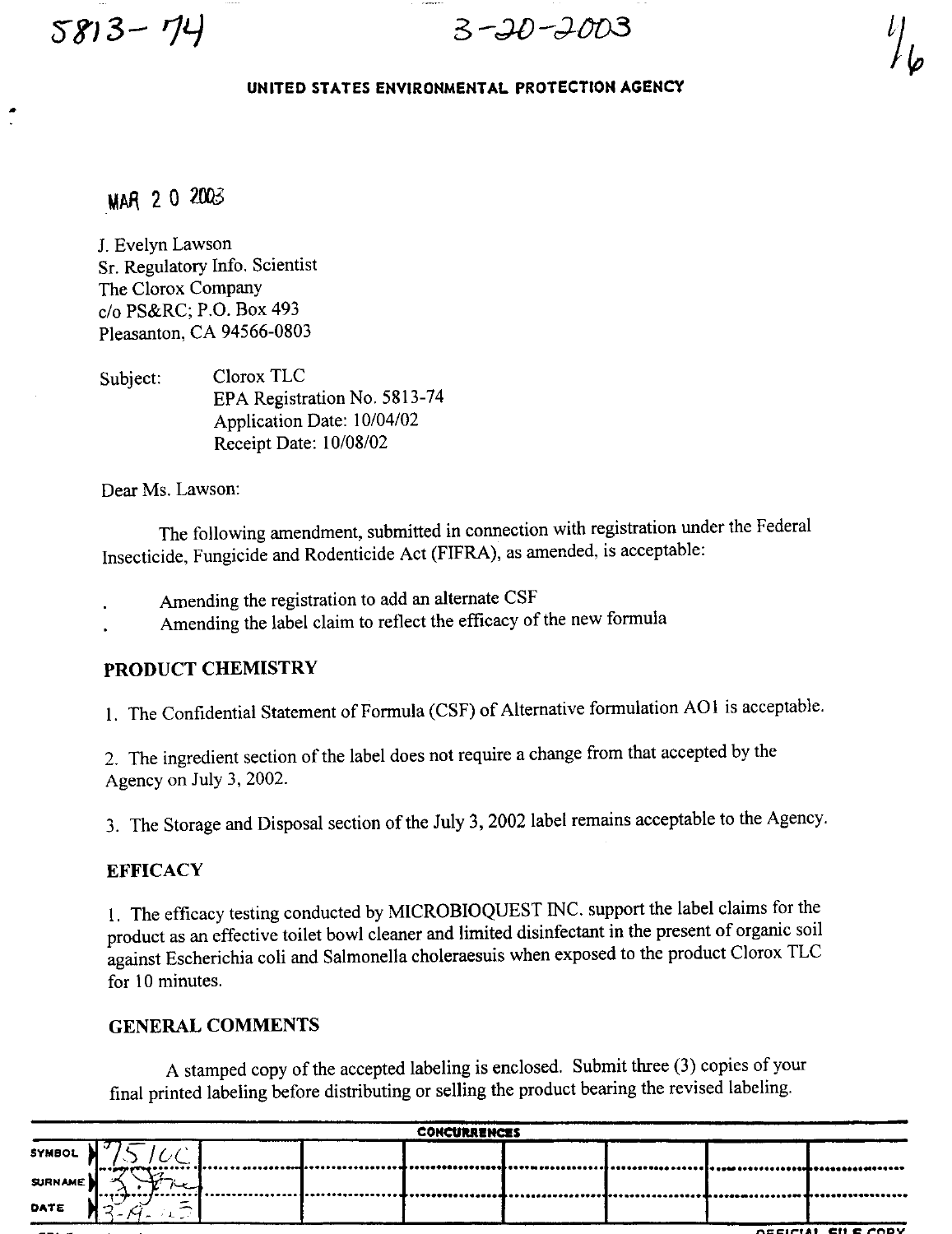Should you have any questions or comments concerning this letter, please contact Zenobia Jones at (703) 308-6198.

 $\dots \dots \dots \dots \dots \dots \dots$ 

 $\bullet$ 

 $\sim$ 

Sincerely,

 $\bar{z}$ 

 $\alpha$ 

 $\cdot$ 

Velon Nople

Velma Noble Product Manager 31 Regulatory Management Branch I Antimicrobial Division (7510C)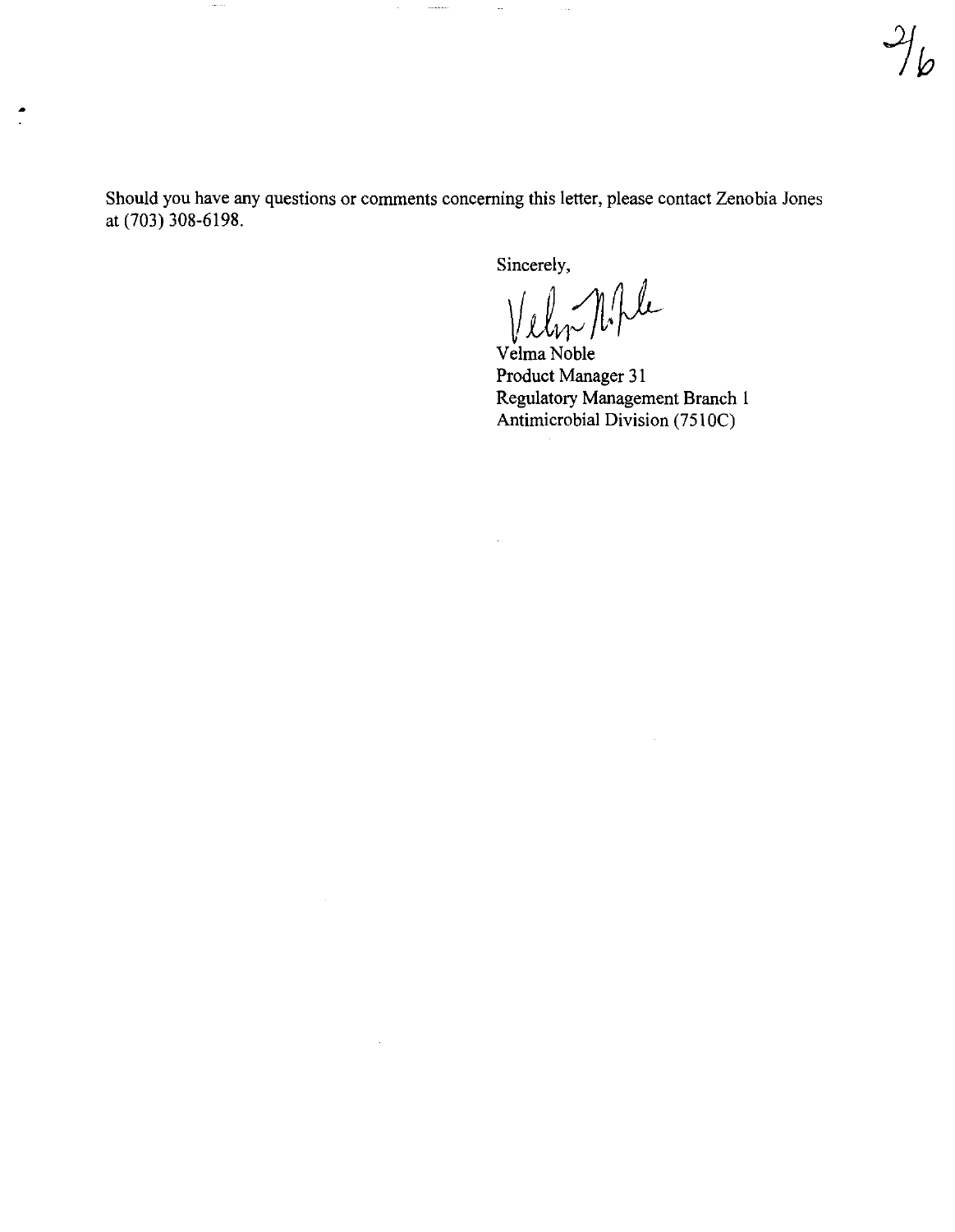$\mathbf{r}$ 

Note: Bold, italicized text is information for the reader and is not part of the label. [Bracketed information is optional text.] Text separated by a diamond builet (+) denotes and/or-options. <u>Underlined text is new</u> Strike-through (text) means removed EPA Reg. No. 05813-74 Clorox TLC Page 1 of 4

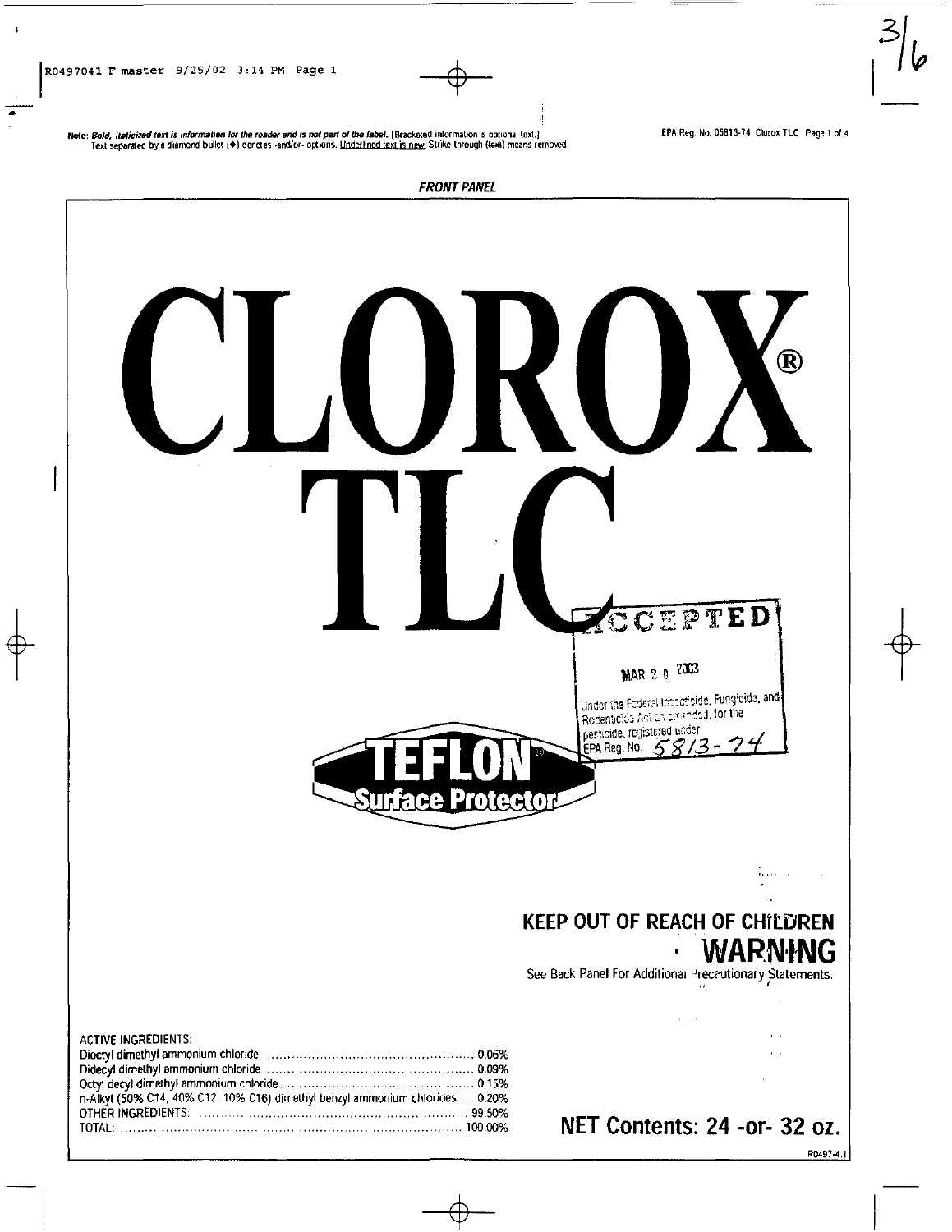7

 $+$ 

Note: Bold, ilalicized Ie.., is information lOt *thB* ruder lind is *noI* fMr1 of lludllbel. [Bracketed informallOfl i~ optional lexLi EPA Reg. No. 05813-74 Clorox TlC Page 2 of 4 fexl separated by a diamond bullet (.) denotes ·and/or- optIOns. ! IOd!;rlmcd tex! is new Strike-IhfOl.l9h (~) means fMloved.

### BACK PANEL

## DIRECTIONS FOR USE

It is a violation of Federal law to use this product in a manner inconsistent with its labeling.

To Open: Simply twist cap counterclockwise one-quarter tum. Cap does not come off.

|  | <b>CLEANING</b><br>To Clean and Protect Against Stain Build-Up:<br>[17] Lower bottle so cap is below the rim. Apply product under and around rim to coat the inside of the bowl.<br>[2.] Scrub the entire bowl with a stiff brush and allow to sit for 10 minutes.<br>[Do not allow pets or children to access the toilet during this time.]<br>[3.] Flush toilet.<br>[4.] For best results reapply weekly to maintain protective barrier against stains.<br><b>FRONT OR BACK PANEL</b>                                                                                                                                                                                                                                                                                                                                                                                                                                                                                                                                                                                                                                                                                                                                                                                                                                                                                                                                                                                                                            |                                                                                                                                                                                                                                                                                                                                                                                                                                                                                                                                                                                                                                                                                                                                                                                                                                                                                                                                                                                                                                                                                                                                                                                                                                                                                                                                                                                                                                                                                                                                                                                                                                                                                                    |  |  |  |  |  |  |
|--|--------------------------------------------------------------------------------------------------------------------------------------------------------------------------------------------------------------------------------------------------------------------------------------------------------------------------------------------------------------------------------------------------------------------------------------------------------------------------------------------------------------------------------------------------------------------------------------------------------------------------------------------------------------------------------------------------------------------------------------------------------------------------------------------------------------------------------------------------------------------------------------------------------------------------------------------------------------------------------------------------------------------------------------------------------------------------------------------------------------------------------------------------------------------------------------------------------------------------------------------------------------------------------------------------------------------------------------------------------------------------------------------------------------------------------------------------------------------------------------------------------------------|----------------------------------------------------------------------------------------------------------------------------------------------------------------------------------------------------------------------------------------------------------------------------------------------------------------------------------------------------------------------------------------------------------------------------------------------------------------------------------------------------------------------------------------------------------------------------------------------------------------------------------------------------------------------------------------------------------------------------------------------------------------------------------------------------------------------------------------------------------------------------------------------------------------------------------------------------------------------------------------------------------------------------------------------------------------------------------------------------------------------------------------------------------------------------------------------------------------------------------------------------------------------------------------------------------------------------------------------------------------------------------------------------------------------------------------------------------------------------------------------------------------------------------------------------------------------------------------------------------------------------------------------------------------------------------------------------|--|--|--|--|--|--|
|  |                                                                                                                                                                                                                                                                                                                                                                                                                                                                                                                                                                                                                                                                                                                                                                                                                                                                                                                                                                                                                                                                                                                                                                                                                                                                                                                                                                                                                                                                                                                    |                                                                                                                                                                                                                                                                                                                                                                                                                                                                                                                                                                                                                                                                                                                                                                                                                                                                                                                                                                                                                                                                                                                                                                                                                                                                                                                                                                                                                                                                                                                                                                                                                                                                                                    |  |  |  |  |  |  |
|  |                                                                                                                                                                                                                                                                                                                                                                                                                                                                                                                                                                                                                                                                                                                                                                                                                                                                                                                                                                                                                                                                                                                                                                                                                                                                                                                                                                                                                                                                                                                    |                                                                                                                                                                                                                                                                                                                                                                                                                                                                                                                                                                                                                                                                                                                                                                                                                                                                                                                                                                                                                                                                                                                                                                                                                                                                                                                                                                                                                                                                                                                                                                                                                                                                                                    |  |  |  |  |  |  |
|  | [Cleaning, Deodorizing, Stain Removal, Prevention Claims:]<br>• For cleaner fresher toilet [bathroom]<br>. Powerful cleaner with a protective stain fighting -or- resistant<br>layer<br>- Cleans without bleaching<br>• Contains no bleach<br>• Bleach free<br>• One-step cleaner provides protective coating against toilet stains<br>. Revolutionary formula coats inside of the bowl with protective<br>barrier to prevent stain buildup (hard water and rust) and<br>unsightly toilet ring<br>• Apply weekly to keep your toilet sparkling clean<br>· Patent pending<br>· Protects against stain build-up<br>· Use your brush less often<br>. Use TLC weekly to maintain protection from stain build-up<br>- Lays down a protective stain barrier from the manufacturer of<br>Teflon <sup>*</sup><br>• Helps [repel] prevent stains or stain build-up<br>• New<br>• Will not scratch surfaces<br>• Leaves bathroom fresh and clean<br>• It's from Clorox, so it's more than clean<br>- Freshens your toilet<br>· Freshens your bathroom<br>· Product helps prevents toilet ring build-up<br>• Formula helps prevent hard water and rust stains<br>• Formula cleans and shines<br>• Non-chlorine formula<br>· Mild, clean, pleasant, pleasing, citrus, fresh, light scent<br>• Leaves no visible residue<br>• Contains no abrasives -or- Non-abrasive formula<br>• Will not harm surfaces<br>- Thick toilet bowl cleaner<br>• Fights tough stains<br>. Coats the bowl better<br>• Removes odors<br>· Deodorizes | • Brightens<br>• Great for toilets<br>- Cleans -and/or- Prevents unsightly toilet ring<br>• Prevents stains so you can skip a week<br>· Prevents stain build-un so you don't have to clean as often<br>· Prevents stain build and so the ming you it dilet is less<br>• Fresh Scent<br>• Rain Clean<br>MAR 2 0 2003<br>• Meadow Fresh<br>• Sunshine Breeze<br>∵de, and<br>• Spring Mist<br>Under the Foderal kinn<br>· Mountain LavenderRodenticide Act on alle<br>- 3<br>perticide, registered unus<br>• Marine Breeze<br>EPA Reg. No. $5\%$<br>$z -$<br>• Easy to use<br>- Patented design bottle<br>. No messy residue to remove<br>• Contains no abrasives, harsh acids<br>• Like a brush in a bottle<br>• Like a liquid brush<br>. For use on both white and colored toilets<br>• Removes -or- Prevents -or- Eliminates odors<br>. For a cleaner, fresher household -or- toilet<br>• Won't splash or drip and will rinse away easily<br>• Leaves the water clear<br>. Will not stain the bowl<br>- Like a liquid coat of armor for your toilet<br>• Like a liquid shield for your toilet<br>• Guards against stain build-up [for up to a month] in your toilet<br>. Acts like a guard against [rust, hard water, toilet ring] stains<br>· Protects your toilet like a coat of armor against stains<br>. Works like a coat of liquid armor in preventing tough stains from<br>building up<br>. Leaves your toilet shiny clean [in between regular cleanings]<br>. Go longer between cleanings and serving<br>. Prevents stubborn stains and dirt from sticking to [the inside of]<br>your bowl<br>· Protective barrier/shield/layer/armor will not flush away<br>· Leaves a fresh, clean scent |  |  |  |  |  |  |
|  | <b>CLEANING CLAIMS</b>                                                                                                                                                                                                                                                                                                                                                                                                                                                                                                                                                                                                                                                                                                                                                                                                                                                                                                                                                                                                                                                                                                                                                                                                                                                                                                                                                                                                                                                                                             |                                                                                                                                                                                                                                                                                                                                                                                                                                                                                                                                                                                                                                                                                                                                                                                                                                                                                                                                                                                                                                                                                                                                                                                                                                                                                                                                                                                                                                                                                                                                                                                                                                                                                                    |  |  |  |  |  |  |
|  | - Repels stains [with every flush]<br>· Cleans and deodorizes with every flush<br>· Helps keep your toilet bowl fresh and clean<br>• Repels stains<br>· Helps prevent mineral and hard water stains                                                                                                                                                                                                                                                                                                                                                                                                                                                                                                                                                                                                                                                                                                                                                                                                                                                                                                                                                                                                                                                                                                                                                                                                                                                                                                                | · Keeps your toilet clean and fresh<br>· Cleans -and/or- deodorizes<br>· Cleans -and/or- freshens<br>· Makes your [cleaning] job easier<br>· Helps keep your toilet bowl clean -and/or- fresh [in between                                                                                                                                                                                                                                                                                                                                                                                                                                                                                                                                                                                                                                                                                                                                                                                                                                                                                                                                                                                                                                                                                                                                                                                                                                                                                                                                                                                                                                                                                          |  |  |  |  |  |  |

- Repels tough hard water. mineral and lime scale stains
- Helps keep your toilet bowl stain-free

scrubbing)

R0497-4.1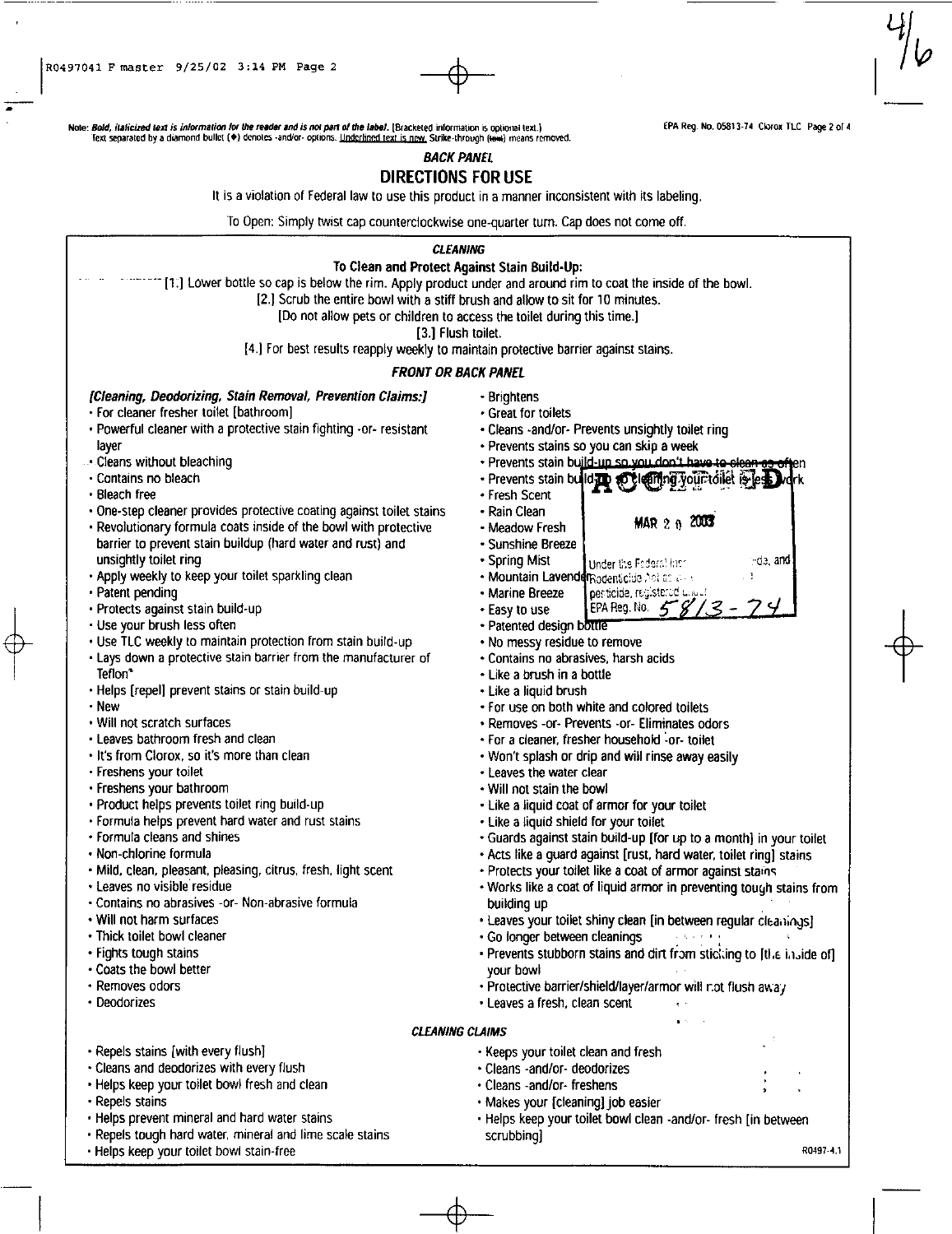•

Note: Bold, italicized text is information for the reader and is not part of the label. [Bracketed information is optional text.] **. [PA Reg. No. 05813-74 Clorox TLC Page 3 of 4** Text separated by a diamond bullet (...) denotes -and/or- options. Underlined lext is new Strike-through (tem) means removed.

#### $\begin{array}{c} \n\downarrow \\
\uparrow \\
\uparrow\n\end{array}$ FRONT OR BACK PANEL CONTINUED TEFLON' - Related Claims Lays down a protective stain barrier from the manufacturer of  $\qquad \cdot$  Teflon\* surface protector the Teflon· brand • Teflon'" surface protector lays down a protective -or- effective stain barrier • Teflon<sup>®</sup> surface protector coating keeps your bowl cleaner, longer by preventing build-up and tough stains • Lays down a protective stain barrier with Teflon'" surface protector • Teflon" surface protector leaves behind a shiny, sparkling, glossy bowl • Teflon' surface protector prevents rust. hard water, unsightly toilet ring from building up Teflon<sup>\*</sup> brand protective coating/barrier/formula/layer/shield • Dependable trust from Dupont and Clorox • Revolutionary formula made with Teflon" surface protector to • Two names you can trust - Dupont and Clorox keep your toilet bowl cleaner longer by preventing unsightly toilet ring and stain build-up • Two powerhouses teaming together to bring one new toilet bowl product - Dupont and Clorox • Revolutionary formula made with Teflon<sup>®</sup> surface protector coats the surface of the toilet bowl creating a stain resistant shield • Cleaning power of Clorox and the technology/innovation from Dupont in one • Revolutionary formula made with Teflon" surface protector lays down a barrier coating to prevent staining in the bowl • TEFLON' is a registered trademark of E.1. du Pont de Nemours • Teflon' surface protector prevents stains with a protective coating/barrier/formula/layer/shield/coat of armor • Revolutionary 2-in-l formula cleans and protects against stain build-up with an invisible Teflon<sup>®</sup> Surface Protector and Company, used under license by The Clorox Company • Prevents stubborn stains • Clings to the bowl • Thick formula that sticks to the bowl • Brush less often • A barrier against stains TLC is made with a revolutionary stain-repellent shield/system/ $\cdot$  A barrier against build-up barrier from the maker of Teflon<sup>+</sup> • A shield against stains • TLC with Teflon" surface protector, a revolutionary stain repellent • A protective coating against stains shield **• Repels tough Soils and stains such as toilet ring**, rust and hard • TLC provides a new level of stain repellency with Teflon' surface water, so your toilet stays cleaner longer protector ----- '-~-~·1(eeps Cleaner Longer BACK PANEL **DISINFECTION** To Disinfect' [toilet bowl]: [1.] Empty bowl water. ACCEPTED **MAR 2 0 2003** [2.] Remove gross filth. Apply product under and around rim to coat the inside of bowl. [3.] Scrub entire bowl with a stiff brush especially under the rim, and allow surfaces to render the foughly wet for Municipals [Do not allow pets or children to access the toilet during the article Act as an ended to the [Do not allow pets or children to access the toilet during the street inder

peeticide, registered under<br>To provide maximum protection against stains, start with a clear bowl.<sup>16</sup>. 58/3-74

#### FRONT OR BACK PANEL

 $\phi_-$ 

- Kills [common] household bacteria: Escherichia coli [E. coli] Fast acting toilet disinfectant' -or- toilet cleaner -and/or- Salmonella choleraesuis [Salmonella] [in 10 minutes] • [Effective] toilet disinfectant\* [in presence of soil loac]
- Kills Gram-negative bacteria while it cleans Pactericide -or-Bactericidal
- Kills odor-causing bacteria\* in the toilet bowl A toilet product for cleaning and disinfecting\*<br>• Antibacterial (formula) -or- Disinfecting\* (formula) Disinfects\* toilet [bowl] surfaces
- Antibacterial (formula) -or- Disinfecting\* (formula)
- Salmonella choleraesuis and Escherichia coli are common household bacteria found in the bathroom toilet. This product kills these bacteria in the toilet.
- Bacteria' -fighting formula
- Cleans and disinfects your toilet against Salmonella choleraesuis and Escherichia coli
- Toilet disinfectant' [and cleaner]
- One step toilet cleaner and disinfectant'
- Disinfecting Claims: **•** Disinfectant<sup>\*</sup> cleaner
	-
	-
	-
	-
	-
	- This cleaner disinfectant\* combines cleaning, disinfecting -, and stain repellency in one product
	- Disinfects· under the rim
	- Kills Escherichia coli [E, coli]
	- Kills Salmonella choleraesuis [Salmone.le]
	- Kills Escherichia coli [E. coli] and Salinumeila choleraesuis [Salmonella]
	- Limited disinfectant
	- Effective against Gram-negative bacteria only -or- Effective against Escherichia coli [E. coli] and Salmonella choleraesuis [Salmonella]

RQ.497-4.1

 $+$